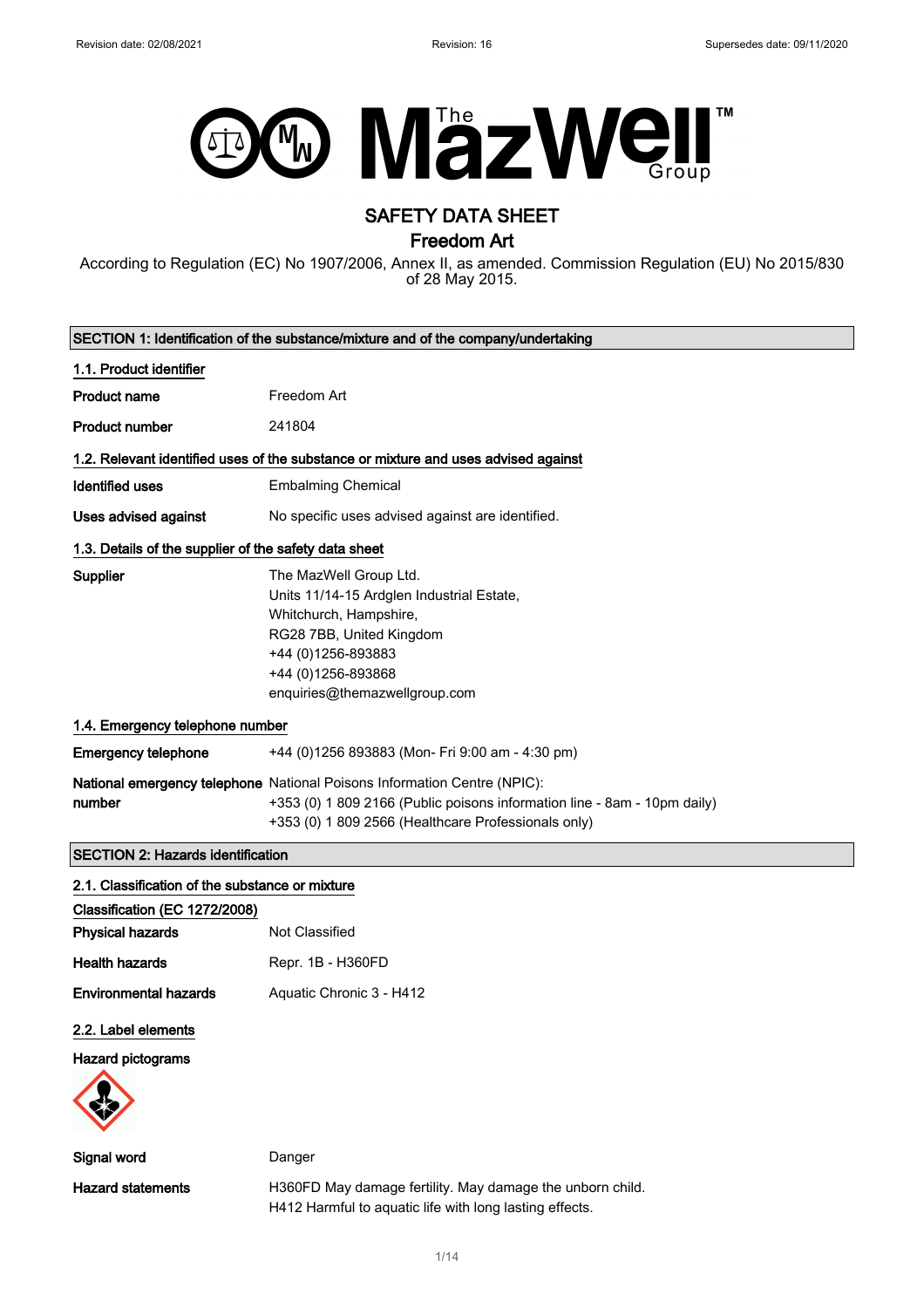| <b>Precautionary statements</b> | P201 Obtain special instructions before use.<br>P202 Do not handle until all safety precautions have been read and understood.<br>P273 Avoid release to the environment.<br>P280 Wear protective gloves/ protective clothing/ eye protection/ face protection.<br>P308+P313 IF exposed or concerned: Get medical advice/ attention.<br>P405 Store locked up.<br>P501 Dispose of contents/ container in accordance with national regulations. |
|---------------------------------|----------------------------------------------------------------------------------------------------------------------------------------------------------------------------------------------------------------------------------------------------------------------------------------------------------------------------------------------------------------------------------------------------------------------------------------------|
| Contains                        | Disodium tetraborate decahydrate                                                                                                                                                                                                                                                                                                                                                                                                             |

## 2.3. Other hazards

This substance is not classified as PBT or vPvB according to current EU criteria.

| SECTION 3: Composition/information on ingredients                         |                          |                                                      |
|---------------------------------------------------------------------------|--------------------------|------------------------------------------------------|
| 3.2. Mixtures                                                             |                          |                                                      |
| Propan-2-ol                                                               |                          | $5 - 10%$                                            |
| CAS number: 67-63-0                                                       | EC number: 200-661-7     | REACH registration number: 01-<br>2119457558-25-XXXX |
| Classification                                                            |                          |                                                      |
| Flam. Liq. 2 - H225                                                       |                          |                                                      |
| Eye Irrit. 2 - H319                                                       |                          |                                                      |
| STOT SE 3 - H336                                                          |                          |                                                      |
| Disodium tetraborate decahydrate                                          |                          | $0.5 - 1%$                                           |
| CAS number: 1330-43-4                                                     | EC number: 215-540-4     |                                                      |
| Classification<br>Eye Irrit. 2 - H319<br>Repr. 1B - H360FD                |                          |                                                      |
|                                                                           |                          |                                                      |
| Quaternary ammonium compounds, benzyl-C12-16-<br>alkyldimethyl, chlorides |                          | $0.4 - 1%$                                           |
| CAS number: 68424-85-1                                                    | EC number: 270-325-2     |                                                      |
| M factor (Acute) = $10$                                                   | M factor (Chronic) = $1$ |                                                      |
| Classification                                                            |                          |                                                      |
| Acute Tox. 4 - H302                                                       |                          |                                                      |
| Skin Corr. 1C - H314                                                      |                          |                                                      |
| Eye Dam. 1 - H318                                                         |                          |                                                      |
| Aquatic Acute 1 - H400                                                    |                          |                                                      |
| Aquatic Chronic 1 - H410                                                  |                          |                                                      |
| Propane-1,2-diol                                                          |                          | $0.025 - 0.25%$                                      |
| CAS number: 57-55-6                                                       | EC number: 200-338-0     |                                                      |
| Classification                                                            |                          |                                                      |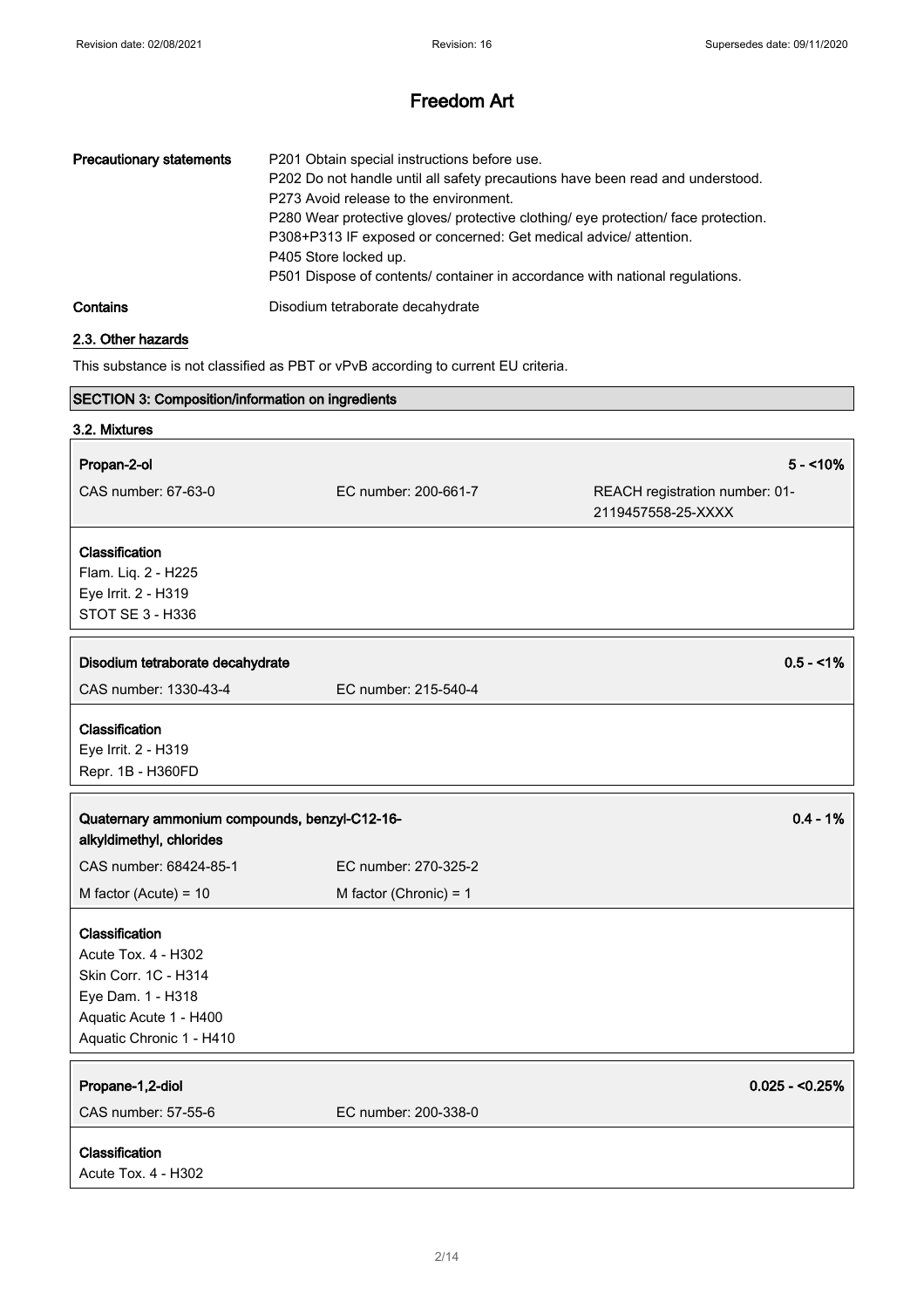| Sodium hydroxide                                                                   |                      | $< 0.025\%$ |
|------------------------------------------------------------------------------------|----------------------|-------------|
| CAS number: 1310-73-2                                                              | EC number: 215-185-5 |             |
| Classification<br>Met. Corr. 1 - H290<br>Skin Corr. 1A - H314<br>Eye Dam. 1 - H318 |                      |             |
| The full text for all hazard statements is displayed in Section 16.                |                      |             |

# SECTION 4: First aid measures 4.1. Description of first aid measures General information Get medical attention immediately. Show this Safety Data Sheet to the medical personnel. Inhalation Remove affected person from source of contamination. Move affected person to fresh air and keep warm and at rest in a position comfortable for breathing. Maintain an open airway. Loosen tight clothing such as collar, tie or belt. Ingestion **Rinse mouth thoroughly with water.** Move affected person to fresh air and keep warm and at rest in a position comfortable for breathing. Give a few small glasses of water or milk to drink. Stop if the affected person feels sick as vomiting may be dangerous. Do not induce vomiting unless under the direction of medical personnel. If vomiting occurs, the head should be kept low so that vomit does not enter the lungs. Never give anything by mouth to an unconscious person. Skin contact Rinse with water. Eye contact **Rinse immediately with plenty of water.** Remove any contact lenses and open eyelids wide apart. Continue to rinse for at least 10 minutes. Protection of first aiders First aid personnel should wear appropriate protective equipment during any rescue. 4.2. Most important symptoms and effects, both acute and delayed General information See Section 11 for additional information on health hazards. The severity of the symptoms described will vary dependent on the concentration and the length of exposure. Inhalation The product is considered to be a low hazard under normal conditions of use. Ingestion May cause discomfort if swallowed. Skin contact **Prolonged skin contact may cause temporary irritation.** Eye contact May be slightly irritating to eyes. 4.3. Indication of any immediate medical attention and special treatment needed Notes for the doctor Treat symptomatically. SECTION 5: Firefighting measures 5.1. Extinguishing media Suitable extinguishing media The product is not flammable. Extinguish with alcohol-resistant foam, carbon dioxide, dry powder or water fog. Use fire-extinguishing media suitable for the surrounding fire. Unsuitable extinguishing media Do not use water jet as an extinguisher, as this will spread the fire.

#### 5.2. Special hazards arising from the substance or mixture

Specific hazards None known.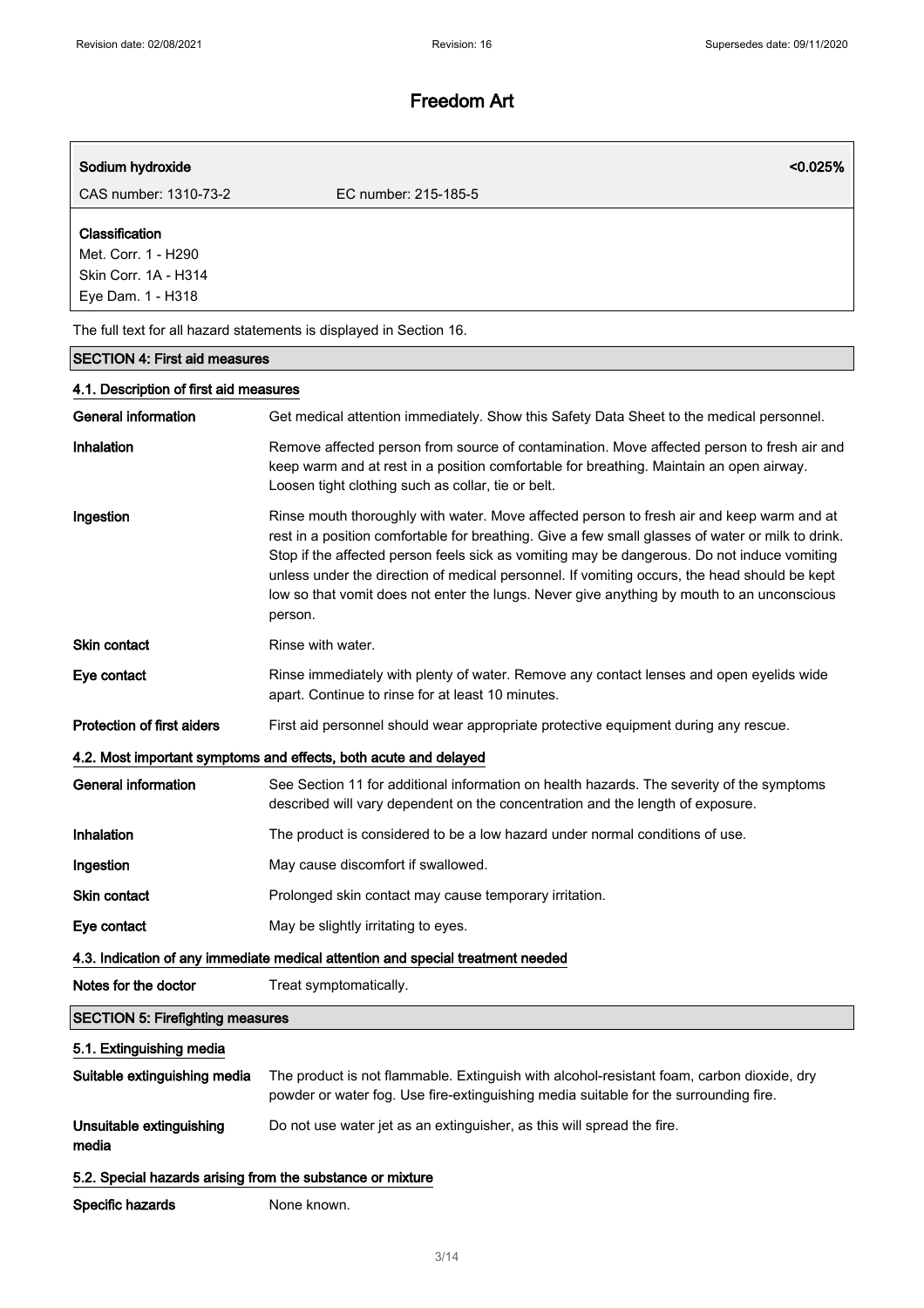| Hazardous combustion<br>products                                         | Thermal decomposition or combustion products may include the following substances:<br>Harmful gases or vapours.                                                                                                                                                                            |  |
|--------------------------------------------------------------------------|--------------------------------------------------------------------------------------------------------------------------------------------------------------------------------------------------------------------------------------------------------------------------------------------|--|
| 5.3. Advice for firefighters                                             |                                                                                                                                                                                                                                                                                            |  |
| Protective actions during<br>firefighting                                | Avoid breathing fire gases or vapours. Fight fire from safe distance or protected location.<br>Control run-off water by containing and keeping it out of sewers and watercourses.                                                                                                          |  |
| Special protective equipment<br>for firefighters                         | Wear positive-pressure self-contained breathing apparatus (SCBA) and appropriate protective<br>clothing. Firefighter's clothing conforming to European standard EN469 (including helmets,<br>protective boots and gloves) will provide a basic level of protection for chemical incidents. |  |
| <b>SECTION 6: Accidental release measures</b>                            |                                                                                                                                                                                                                                                                                            |  |
| 6.1. Personal precautions, protective equipment and emergency procedures |                                                                                                                                                                                                                                                                                            |  |
| <b>Personal precautions</b>                                              | Do not touch or walk into spilled material. Keep unnecessary and unprotected personnel away                                                                                                                                                                                                |  |

Personal precautions **Do not touch or walk into spilled material**. Keep unnecessary and unprotected personnel away from the spillage. Wear protective clothing as described in Section 8 of this safety data sheet. Follow precautions for safe handling described in this safety data sheet. Wash thoroughly

#### 6.2. Environmental precautions

**Environmental precautions** Avoid discharge into drains and the aquatic environment.

after dealing with a spillage.

#### 6.3. Methods and material for containment and cleaning up

Methods for cleaning up Wear protective clothing as described in Section 8 of this safety data sheet. Wipe up with an absorbent cloth and dispose of waste safely. Flush contaminated area with plenty of water. For waste disposal, see Section 13. Wash thoroughly after dealing with a spillage.

#### 6.4. Reference to other sections

Reference to other sections For personal protection, see Section 8. See Section 11 for additional information on health hazards. See Section 12 for additional information on ecological hazards. For waste disposal, see Section 13.

# SECTION 7: Handling and storage

# 7.1. Precautions for safe handling Usage precautions **Read and follow manufacturer's recommendations**. Avoid contact with skin and eyes. Avoid release to the environment. Pregnant or breastfeeding women should not work with this product if there is any risk of exposure. Advice on general occupational hygiene Wash promptly if skin becomes contaminated. Take off contaminated clothing. Wash contaminated clothing before reuse. Do not eat, drink or smoke when using this product. Wash at the end of each work shift and before eating, smoking and using the toilet. Change work clothing daily before leaving workplace. 7.2. Conditions for safe storage, including any incompatibilities Storage precautions Store in tightly-closed, original container in a dry, cool and well-ventilated place. Keep containers upright. Protect containers from damage. Storage class Unspecified storage. 7.3. Specific end use(s) Specific end use(s) The identified uses for this product are detailed in Section 1.2. SECTION 8: Exposure controls/Personal protection 8.1. Control parameters

## Occupational exposure limits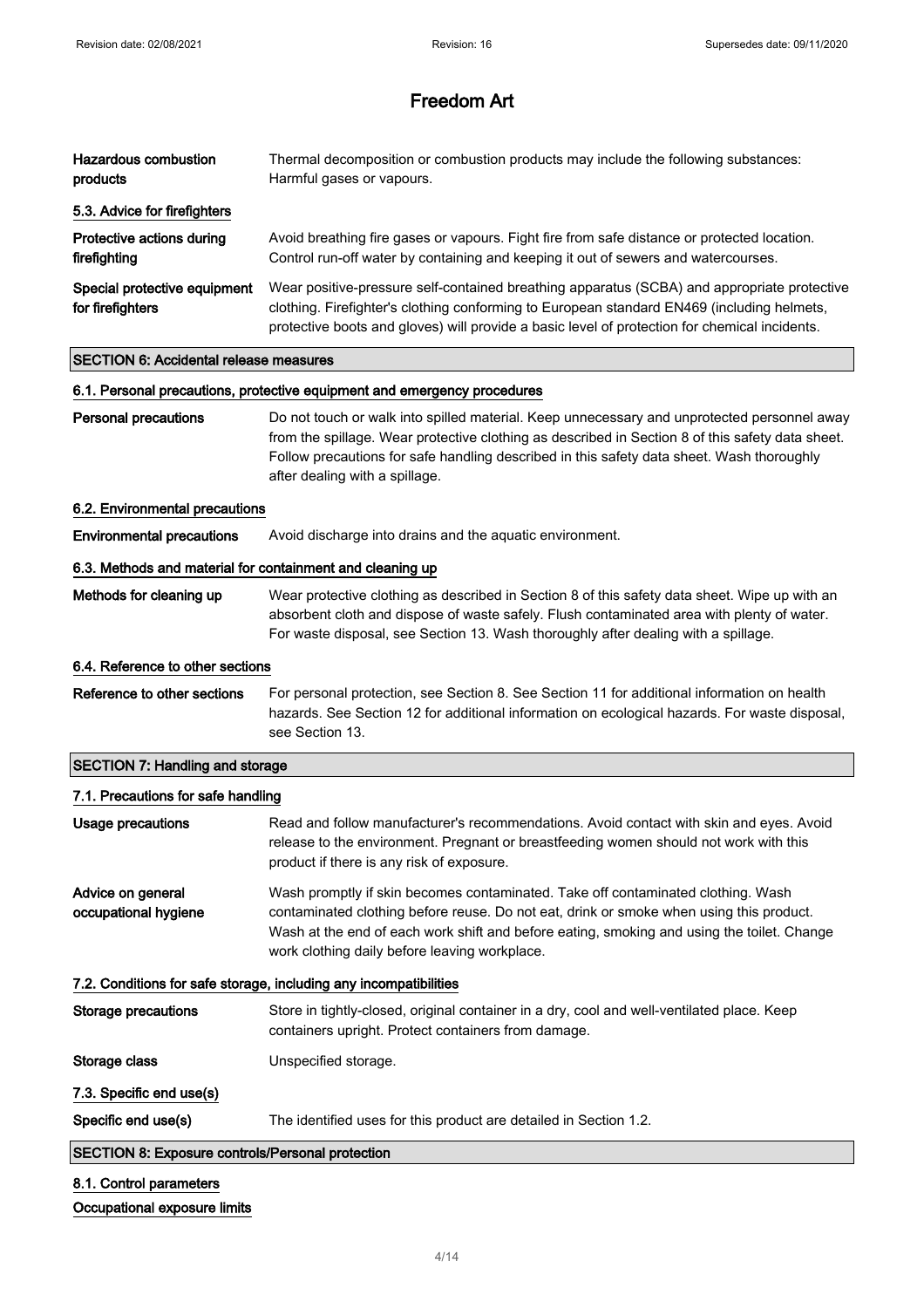## Propan-2-ol

Long-term exposure limit (8-hour TWA): WEL 400 ppm 999 mg/m<sup>3</sup> Short-term exposure limit (15-minute): WEL 500 ppm 1250 mg/m<sup>3</sup>

## Disodium tetraborate decahydrate

Long-term exposure limit (8-hour TWA): WEL 1 mg/m<sup>3</sup>

#### Propane-1,2-diol

Long-term exposure limit (8-hour TWA): WEL 150 ppm 474 mg/m<sup>3</sup> total vapour and particulates Long-term exposure limit (8-hour TWA): WEL 10 mg/m<sup>3</sup> particulate

## Sodium hydroxide

Short-term exposure limit (15-minute): WEL 2 mg/m<sup>3</sup> WEL = Workplace Exposure Limit.

## Undecan-4-olide (CAS: 104-67-6)

| <b>DNEL</b> | Workers - Inhalation; Long term systemic effects: 19 mg/m <sup>3</sup><br>Workers - Dermal; Long term systemic effects: 5.38 mg/kg/day<br>General population - Inhalation; Long term systemic effects: 4.68 mg/m <sup>3</sup><br>General population - Dermal; Long term systemic effects: 2.7 mg/kg/day<br>General population - Oral; Long term systemic effects: 2.7 mg/kg/day |
|-------------|---------------------------------------------------------------------------------------------------------------------------------------------------------------------------------------------------------------------------------------------------------------------------------------------------------------------------------------------------------------------------------|
| <b>PNEC</b> | Fresh water; 17.52 ug/l<br>Fresh water, Intermittent release; 58.5 µg/l<br>marine water; 1.75 µg/l<br>STP: 80 mg/l<br>Sediment (Freshwater); 1.882 mg/kg<br>Sediment (Marinewater); 0.188 mg/kg<br>Soil: 0.366 mg/kg<br>Secondary poisoning; 66.7 mg/kg                                                                                                                         |

## 8.2. Exposure controls

Protective equipment





Appropriate engineering controls

Provide adequate ventilation. Personal, workplace environment or biological monitoring may be required to determine the effectiveness of the ventilation or other control measures and/or the necessity to use respiratory protective equipment. Use process enclosures, local exhaust ventilation or other engineering controls as the primary means to minimise worker exposure. Personal protective equipment should only be used if worker exposure cannot be controlled adequately by the engineering control measures. Ensure control measures are regularly inspected and maintained. Ensure operatives are trained to minimise exposure.

Eye/face protection No specific eye protection required during normal use. Unless the assessment indicates a higher degree of protection is required, the following protection should be worn: Tight-fitting safety glasses. Personal protective equipment for eye and face protection should comply with European Standard EN166.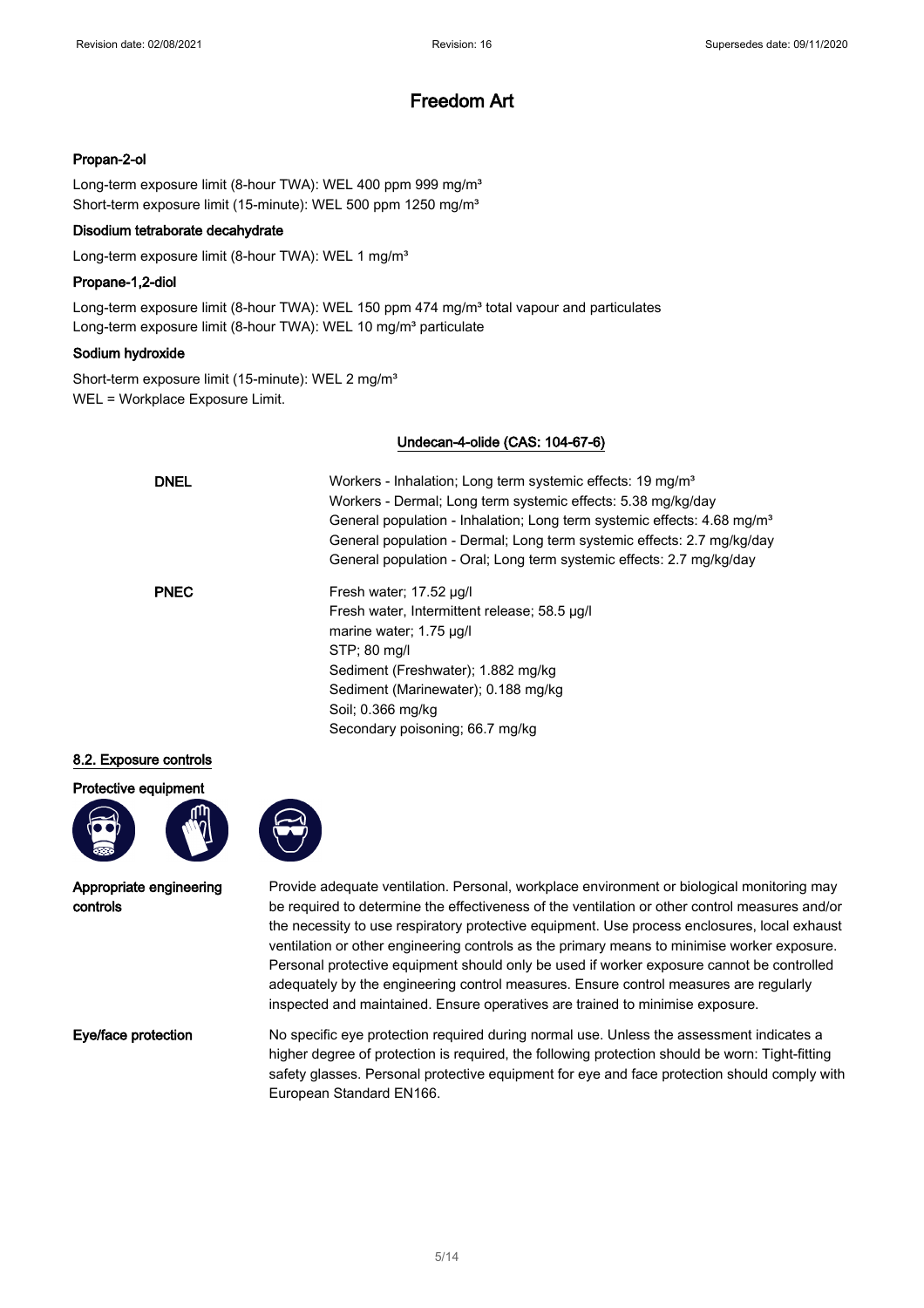| Hand protection                    | For users with sensitive skin, it is recommended that suitable protective gloves are worn. The<br>most suitable glove should be chosen in consultation with the glove supplier/manufacturer,<br>who can provide information about the breakthrough time of the glove material. To protect<br>hands from chemicals, gloves should comply with European Standard EN374. Considering<br>the data specified by the glove manufacturer, check during use that the gloves are retaining<br>their protective properties and change them as soon as any deterioration is detected.<br>Frequent changes are recommended. |
|------------------------------------|-----------------------------------------------------------------------------------------------------------------------------------------------------------------------------------------------------------------------------------------------------------------------------------------------------------------------------------------------------------------------------------------------------------------------------------------------------------------------------------------------------------------------------------------------------------------------------------------------------------------|
| Other skin and body<br>protection  | Appropriate footwear and additional protective clothing complying with an approved standard<br>should be worn if a risk assessment indicates skin contamination is possible.                                                                                                                                                                                                                                                                                                                                                                                                                                    |
| Hygiene measures                   | Contaminated work clothing should not be allowed out of the workplace. Wash contaminated<br>clothing before reuse. Clean equipment and the work area every day. Good personal hygiene<br>procedures should be implemented. Wash at the end of each work shift and before eating,<br>smoking and using the toilet. When using do not eat, drink or smoke. Warn cleaning<br>personnel of any hazardous properties of the product.                                                                                                                                                                                 |
| <b>Respiratory protection</b>      | If ventilation is inadequate, suitable respiratory protection must be worn. Ensure all respiratory<br>protective equipment is suitable for its intended use and is 'CE'-marked. Check that the<br>respirator fits tightly and the filter is changed regularly.                                                                                                                                                                                                                                                                                                                                                  |
| Environmental exposure<br>controls | Keep container tightly sealed when not in use. Do not discharge into drains or watercourses<br>or onto the ground.                                                                                                                                                                                                                                                                                                                                                                                                                                                                                              |

# SECTION 9: Physical and chemical properties

| Appearance                                      | Slightly viscous liquid.      |
|-------------------------------------------------|-------------------------------|
| Colour                                          | Dark. Blue.                   |
| Odour                                           | Apple.                        |
| <b>Odour threshold</b>                          | Not available.                |
| рH                                              | Not available.                |
| <b>Melting point</b>                            | Not available.                |
| Initial boiling point and range                 | 100°C @ 760 mm Hg             |
| Flash point                                     | 93°C Closed cup.              |
| <b>Evaporation rate</b>                         | $<$ 1 (butyl acetate = 1)     |
| Flammability (solid, gas)                       | The product is not flammable. |
| Upper/lower flammability or<br>explosive limits | Not available.                |
| Vapour pressure                                 | 0.07 mm Hg @ 20°C             |
| Vapour density                                  | >1                            |
| <b>Relative density</b>                         | 1.03-1.04 @ 20°C              |
| Solubility(ies)                                 | Soluble in water.             |
| <b>Partition coefficient</b>                    | Not available.                |
| Auto-ignition temperature                       | Not available.                |
| <b>Decomposition Temperature</b>                | Not available.                |
| <b>Viscosity</b>                                | Not available.                |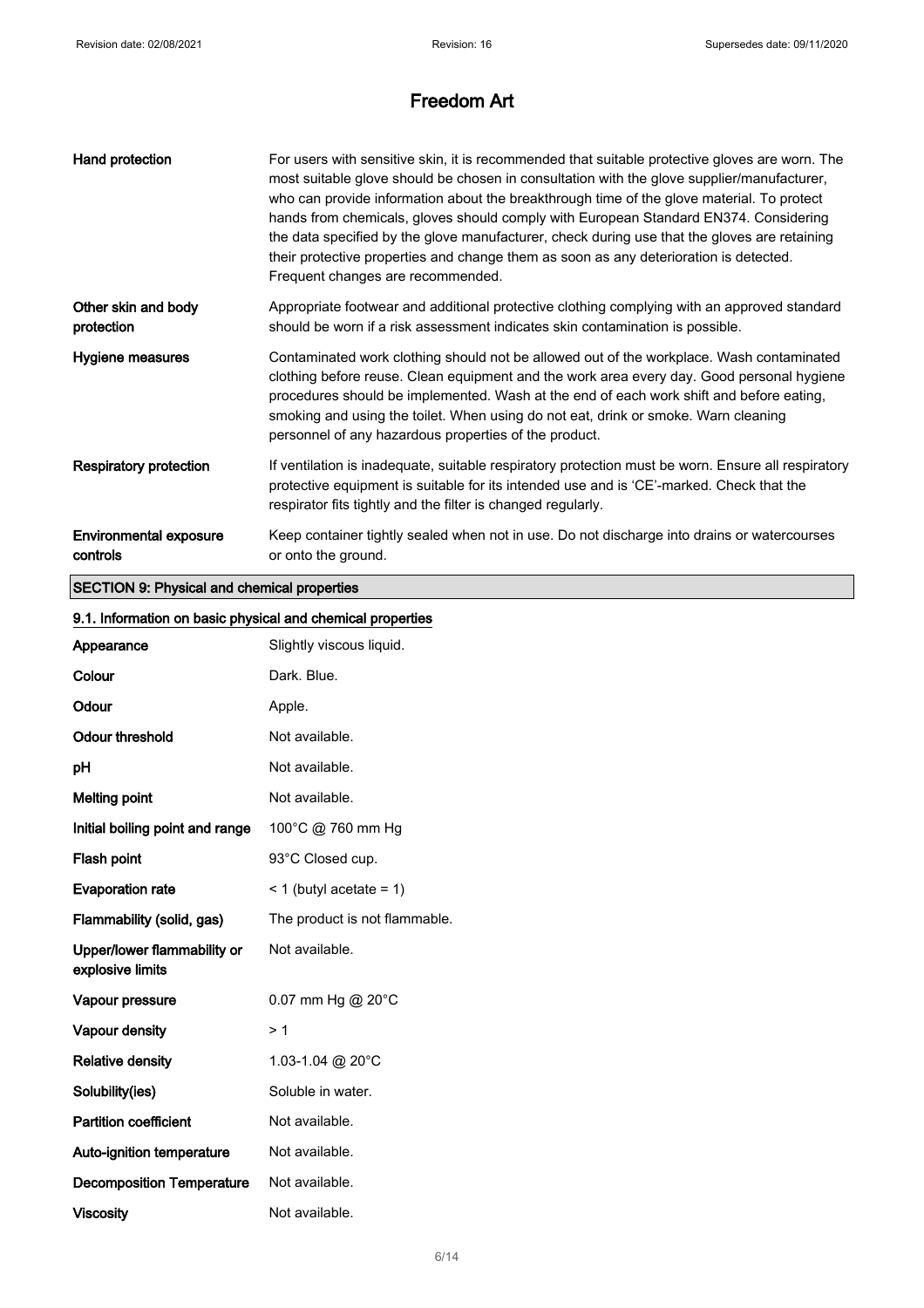| <b>Explosive properties</b>                                         | Not considered to be explosive.                                                                                                                                         |  |
|---------------------------------------------------------------------|-------------------------------------------------------------------------------------------------------------------------------------------------------------------------|--|
| <b>Oxidising properties</b>                                         | Does not meet the criteria for classification as oxidising.                                                                                                             |  |
| 9.2. Other information                                              |                                                                                                                                                                         |  |
| Other information                                                   | No information required.                                                                                                                                                |  |
| <b>SECTION 10: Stability and reactivity</b>                         |                                                                                                                                                                         |  |
| 10.1. Reactivity                                                    |                                                                                                                                                                         |  |
| Reactivity                                                          | There are no known reactivity hazards associated with this product.                                                                                                     |  |
| 10.2. Chemical stability                                            |                                                                                                                                                                         |  |
| <b>Stability</b>                                                    | Stable at normal ambient temperatures and when used as recommended. Stable under the<br>prescribed storage conditions.                                                  |  |
| 10.3. Possibility of hazardous reactions                            |                                                                                                                                                                         |  |
| Possibility of hazardous<br>reactions                               | No potentially hazardous reactions known.                                                                                                                               |  |
| 10.4. Conditions to avoid                                           |                                                                                                                                                                         |  |
| <b>Conditions to avoid</b>                                          | There are no known conditions that are likely to result in a hazardous situation.                                                                                       |  |
| 10.5. Incompatible materials                                        |                                                                                                                                                                         |  |
| Materials to avoid                                                  | No specific material or group of materials is likely to react with the product to produce a<br>hazardous situation.                                                     |  |
| 10.6. Hazardous decomposition products                              |                                                                                                                                                                         |  |
|                                                                     |                                                                                                                                                                         |  |
| Hazardous decomposition<br>products                                 | Does not decompose when used and stored as recommended. Thermal decomposition or<br>combustion products may include the following substances: Harmful gases or vapours. |  |
| <b>SECTION 11: Toxicological information</b>                        |                                                                                                                                                                         |  |
| 11.1. Information on toxicological effects                          |                                                                                                                                                                         |  |
| Acute toxicity - oral<br>Notes (oral LD <sub>50</sub> )             | Based on available data the classification criteria are not met.                                                                                                        |  |
| Acute toxicity - dermal<br>Notes (dermal LD <sub>50</sub> )         | Based on available data the classification criteria are not met.                                                                                                        |  |
| Acute toxicity - inhalation<br>Notes (inhalation LC <sub>50</sub> ) | Based on available data the classification criteria are not met.                                                                                                        |  |
| Skin corrosion/irritation<br>Animal data                            | Based on available data the classification criteria are not met.                                                                                                        |  |
| Serious eye damage/irritation<br>Serious eye damage/irritation      | Based on available data the classification criteria are not met.                                                                                                        |  |
| <b>Respiratory sensitisation</b><br>Respiratory sensitisation       | Based on available data the classification criteria are not met.                                                                                                        |  |
| <b>Skin sensitisation</b><br><b>Skin sensitisation</b>              | Based on available data the classification criteria are not met.                                                                                                        |  |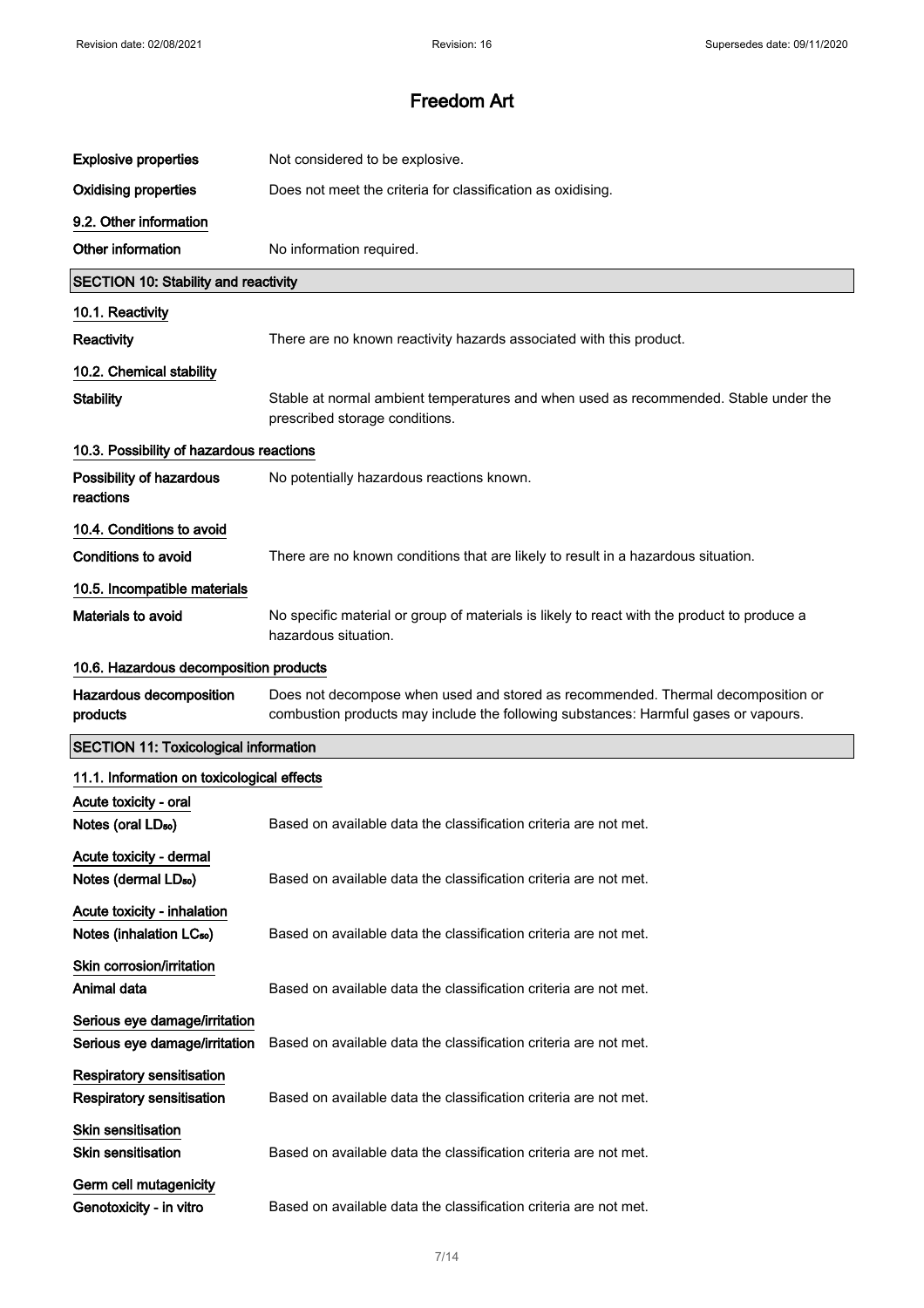| Carcinogenicity                                    |                                                                                                                |
|----------------------------------------------------|----------------------------------------------------------------------------------------------------------------|
| Carcinogenicity                                    | Based on available data the classification criteria are not met.                                               |
| <b>IARC</b> carcinogenicity                        | None of the ingredients are listed or exempt.                                                                  |
| Reproductive toxicity                              |                                                                                                                |
| Reproductive toxicity - fertility                  | May damage fertility.                                                                                          |
| Reproductive toxicity -<br>development             | May damage the unborn child.                                                                                   |
| Specific target organ toxicity - single exposure   |                                                                                                                |
| STOT - single exposure                             | Not classified as a specific target organ toxicant after a single exposure.                                    |
| Specific target organ toxicity - repeated exposure |                                                                                                                |
| STOT - repeated exposure                           | Not classified as a specific target organ toxicant after repeated exposure.                                    |
| Aspiration hazard<br>Aspiration hazard             | Based on available data the classification criteria are not met.                                               |
| <b>General information</b>                         | The severity of the symptoms described will vary dependent on the concentration and the<br>length of exposure. |
| Inhalation                                         | Prolonged inhalation of high concentrations may damage respiratory system.                                     |
| Ingestion                                          | May cause discomfort if swallowed.                                                                             |
| Skin contact                                       | Prolonged skin contact may cause temporary irritation.                                                         |
| Eye contact                                        | May cause temporary eye irritation.                                                                            |
| <b>Target organs</b>                               | No specific target organs known.                                                                               |

## Toxicological information on ingredients.

Propan-2-ol

| Acute toxicity - oral                           |                                                                        |
|-------------------------------------------------|------------------------------------------------------------------------|
| Acute toxicity oral (LD <sub>50</sub><br>mg/kg) | 5,840.0                                                                |
| <b>Species</b>                                  | Rat                                                                    |
| Notes (oral LD <sub>50</sub> )                  | REACH dossier information.                                             |
| ATE oral (mg/kg)                                | 5,840.0                                                                |
| Skin corrosion/irritation                       |                                                                        |
| Animal data                                     | Primary dermal irritation index: 0 REACH dossier information.          |
| Serious eye damage/irritation                   |                                                                        |
| Serious eye<br>damage/irritation                | Dose: 0.1 ml, 1 second, Rabbit REACH dossier information. Irritating.  |
| <b>Skin sensitisation</b>                       |                                                                        |
| <b>Skin sensitisation</b>                       | Buehler test - Guinea pig: Not sensitising. REACH dossier information. |
| Germ cell mutagenicity                          |                                                                        |
| Genotoxicity - in vitro                         | Gene mutation: Negative. REACH dossier information.                    |
|                                                 |                                                                        |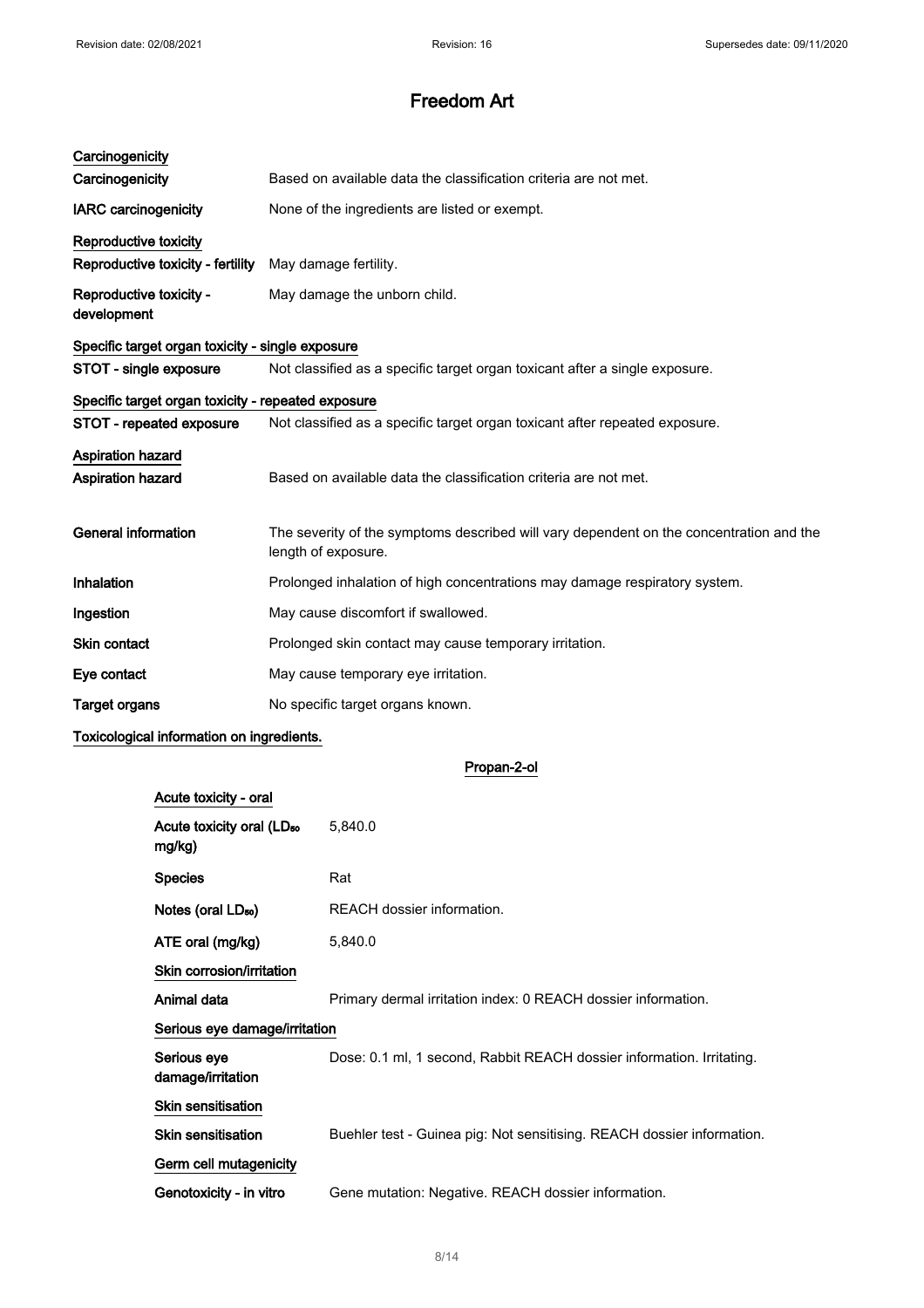| Genotoxicity - in vivo                                    | Chromosome aberration: Negative. REACH dossier information.                                                                    |
|-----------------------------------------------------------|--------------------------------------------------------------------------------------------------------------------------------|
| Carcinogenicity                                           |                                                                                                                                |
| Carcinogenicity                                           | NOEL 5000 ppm, Inhalation, Rat REACH dossier information.                                                                      |
| <b>IARC</b> carcinogenicity                               | IARC Group 3 Not classifiable as to its carcinogenicity to humans.                                                             |
| Specific target organ toxicity - single exposure          |                                                                                                                                |
| STOT - single exposure                                    | STOT SE 3 - H336 May cause drowsiness or dizziness.                                                                            |
| <b>Target organs</b>                                      | Central nervous system                                                                                                         |
| Specific target organ toxicity - repeated exposure        |                                                                                                                                |
|                                                           | STOT - repeated exposure NOAEC 5000 ppm, Inhalation, Rat REACH dossier information.                                            |
|                                                           | Quaternary ammonium compounds, benzyl-C12-16-alkyldimethyl, chlorides                                                          |
| Acute toxicity - oral                                     |                                                                                                                                |
| Acute toxicity oral (LD <sub>50</sub><br>mg/kg)           | 344.0                                                                                                                          |
| <b>Species</b>                                            | Rat                                                                                                                            |
| Notes (oral LD <sub>50</sub> )                            | Supplier's information. Harmful if swallowed.                                                                                  |
| ATE oral (mg/kg)                                          | 344.0                                                                                                                          |
| Acute toxicity - dermal                                   |                                                                                                                                |
| Acute toxicity dermal (LD <sub>50</sub> 3,340.0<br>mg/kg) |                                                                                                                                |
| <b>Species</b>                                            | Rabbit                                                                                                                         |
| Notes (dermal LD <sub>50</sub> )                          | Based on available data the classification criteria are not met. Supplier's<br>information.                                    |
| ATE dermal (mg/kg)                                        | 3,340.0                                                                                                                        |
| Acute toxicity - inhalation                               |                                                                                                                                |
| Notes (inhalation LC <sub>50</sub> )                      | Based on available data the classification criteria are not met.                                                               |
| Skin corrosion/irritation                                 |                                                                                                                                |
| Animal data                                               | Dose: 24, hours, Rabbit Corrosive. Based on available data the classification<br>criteria are not met. Supplier's information. |
| Serious eye damage/irritation                             |                                                                                                                                |
| Serious eye<br>damage/irritation                          | Corrosive to skin. Corrosivity to eyes is assumed. Supplier's information.                                                     |
| Skin sensitisation                                        |                                                                                                                                |
| <b>Skin sensitisation</b>                                 | Buehler test - Guinea pig: Not sensitising. Supplier's information.                                                            |
| Germ cell mutagenicity                                    |                                                                                                                                |
| Genotoxicity - in vitro                                   | Chromosome aberration: Negative. Based on available data the classification<br>criteria are not met. Supplier's information.   |
| Genotoxicity - in vivo                                    | Ames test: Negative. Based on available data the classification criteria are not met.<br>Supplier's information.               |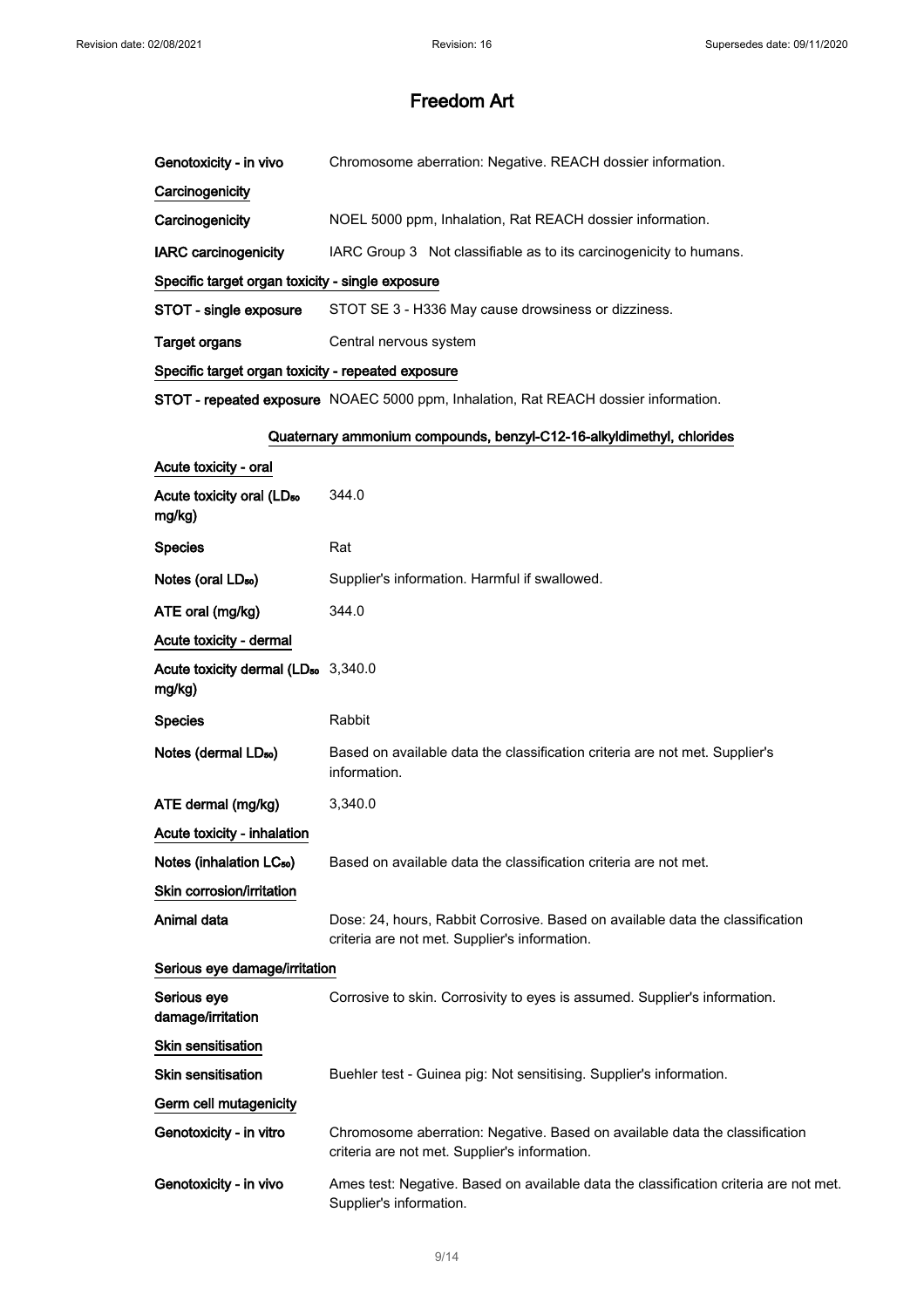|                 | Carcinogenicity                                                       |                                                                                                                                                                                                                                                                    |
|-----------------|-----------------------------------------------------------------------|--------------------------------------------------------------------------------------------------------------------------------------------------------------------------------------------------------------------------------------------------------------------|
|                 | Carcinogenicity                                                       | Based on available data the classification criteria are not met.                                                                                                                                                                                                   |
|                 | Reproductive toxicity                                                 |                                                                                                                                                                                                                                                                    |
|                 | Reproductive toxicity -<br>fertility                                  | Based on available data the classification criteria are not met.                                                                                                                                                                                                   |
|                 | Reproductive toxicity -<br>development                                | Based on available data the classification criteria are not met.                                                                                                                                                                                                   |
|                 | Specific target organ toxicity - single exposure                      |                                                                                                                                                                                                                                                                    |
|                 | STOT - single exposure                                                | Based on available data the classification criteria are not met.                                                                                                                                                                                                   |
|                 | Specific target organ toxicity - repeated exposure                    |                                                                                                                                                                                                                                                                    |
|                 |                                                                       | STOT - repeated exposure Based on available data the classification criteria are not met.                                                                                                                                                                          |
|                 | Aspiration hazard                                                     |                                                                                                                                                                                                                                                                    |
|                 | Aspiration hazard                                                     | Based on available data the classification criteria are not met.                                                                                                                                                                                                   |
|                 | <b>SECTION 12: Ecological information</b>                             |                                                                                                                                                                                                                                                                    |
| Ecotoxicity     |                                                                       | Not regarded as dangerous for the environment. However, large or frequent spills may have<br>hazardous effects on the environment.                                                                                                                                 |
| 12.1. Toxicity  |                                                                       |                                                                                                                                                                                                                                                                    |
| <b>Toxicity</b> |                                                                       | The product contains a substance which is harmful to aquatic organisms and which may<br>cause long-term adverse effects in the aquatic environment.                                                                                                                |
|                 | Ecological information on ingredients.                                |                                                                                                                                                                                                                                                                    |
|                 |                                                                       | Propan-2-ol                                                                                                                                                                                                                                                        |
|                 | <b>Toxicity</b>                                                       | No negative effects on the aquatic environment are known.                                                                                                                                                                                                          |
|                 | Acute aquatic toxicity                                                |                                                                                                                                                                                                                                                                    |
|                 | Acute toxicity - fish                                                 | LC <sub>50</sub> , 96 hours: 10000 mg/l, Pimephales promelas (Fat-head Minnow)<br>REACH dossier information.                                                                                                                                                       |
|                 | Acute toxicity - aquatic<br>invertebrates                             | LC <sub>50</sub> , 24 hours: > 10000 mg/l, Daphnia magna<br>REACH dossier information.                                                                                                                                                                             |
|                 | Acute toxicity - aquatic<br>plants                                    | Toxicity threshold, 7 days: 1800 mg/l, Scenedesmus quadricauda<br>REACH dossier information.                                                                                                                                                                       |
|                 | Quaternary ammonium compounds, benzyl-C12-16-alkyldimethyl, chlorides |                                                                                                                                                                                                                                                                    |
|                 | <b>Toxicity</b>                                                       | Aquatic Acute 1 - H400 Very toxic to aquatic life.                                                                                                                                                                                                                 |
|                 | Acute aquatic toxicity                                                |                                                                                                                                                                                                                                                                    |
|                 | $LE(C)$ 50                                                            | $0.01 < L(E)C50 \le 0.1$                                                                                                                                                                                                                                           |
|                 | M factor (Acute)                                                      | 10                                                                                                                                                                                                                                                                 |
|                 | Acute toxicity - fish                                                 | LC <sub>50</sub> , 96 hours: 0.93 mg/l, Oncorhynchus mykiss (Rainbow trout)<br>LC <sub>50</sub> , 96 hours: 0.28 mg/l, Pimephales promelas (Fat-head Minnow)<br>LC <sub>50</sub> , 96 hours: 0.515 mg/l, Lepomis macrochirus (Bluegill)<br>Supplier's information. |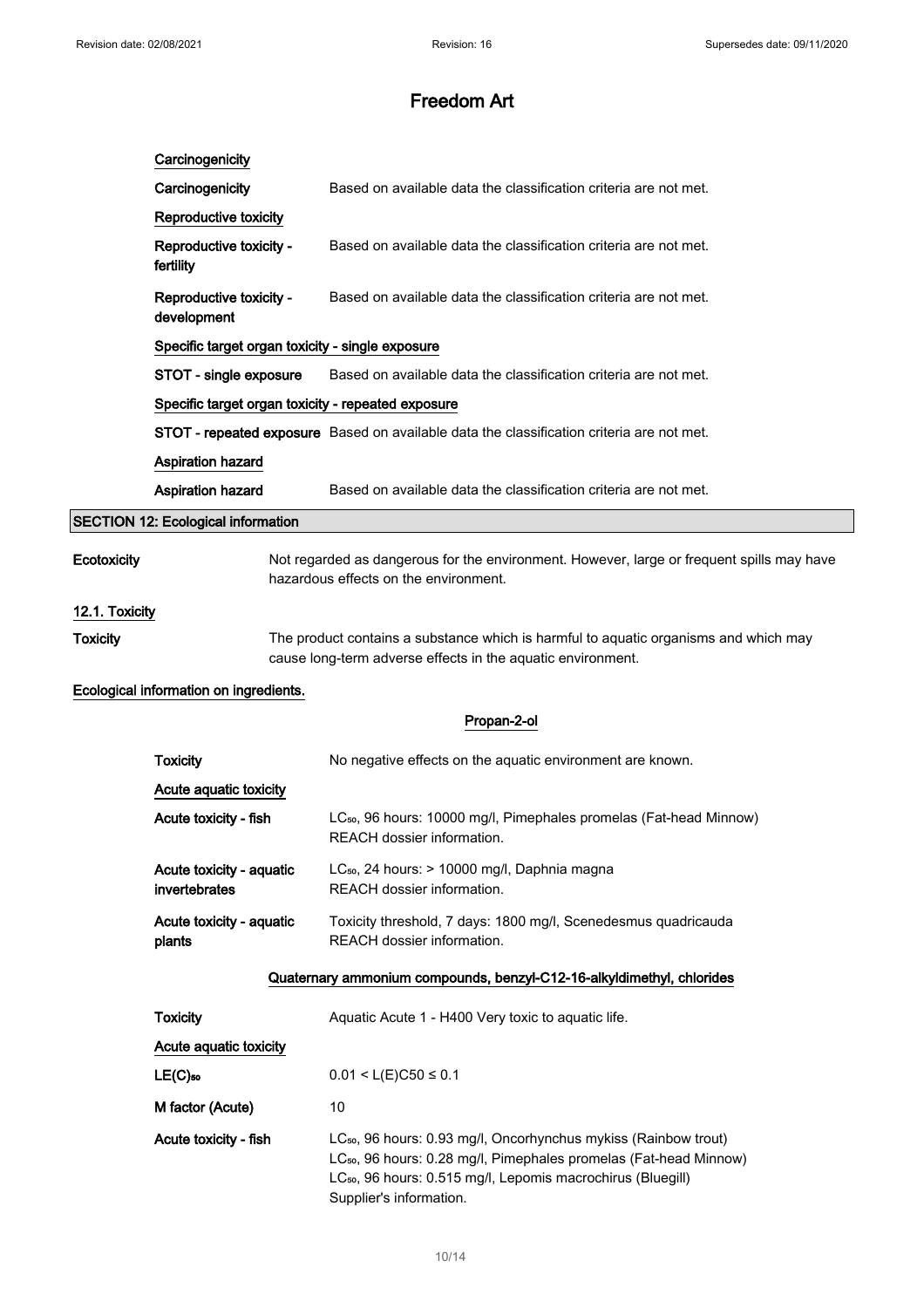| Acute toxicity - aquatic<br>invertebrates   | EC <sub>50</sub> , 48 hours: 0.016 mg/l, Daphnia magna<br>Supplier's information.                                                            |
|---------------------------------------------|----------------------------------------------------------------------------------------------------------------------------------------------|
| Acute toxicity - aquatic<br>plants          | EC <sub>50</sub> , 72 hours: 0.049 mg/l, Pseudokirchneriella subcapitata<br>Supplier's information.                                          |
| Acute toxicity - terrestrial                | LC <sub>50</sub> , 14 days: 7070 mg/kg, Eisenia Fetida (Earthworm)<br>Supplier's information.                                                |
| <b>Acute toxicity -</b><br>microorganisms   | EC <sub>50</sub> , 3 hours: 7.75 mg/l, Activated sludge<br>$EC100$ , 96 hours: $\sim$ 16 mg/l, Pseudomonas putida<br>Supplier's information. |
| Chronic aquatic toxicity                    |                                                                                                                                              |
| M factor (Chronic)                          | 1                                                                                                                                            |
| Chronic toxicity - fish early<br>life stage | NOEC, 34 days: 0.032 mg/l, Pimephales promelas (Fat-head Minnow)<br>Supplier's information.                                                  |
| Chronic toxicity - aquatic<br>invertebrates | NOEC, 21 days: 0.0042 mg/l, Daphnia magna<br>NOEC, 28 days: 520 mg/l, Chironomus sp.                                                         |

#### 12.2. Persistence and degradability

Persistence and degradability The degradability of the product is not known.

Ecological information on ingredients.

Propan-2-ol

| Persistence and<br>degradability                                      | The product is readily biodegradable.                                                                      |  |
|-----------------------------------------------------------------------|------------------------------------------------------------------------------------------------------------|--|
| <b>Biodegradation</b>                                                 | Water - Degradation (53%): 5 days<br>REACH dossier information.<br>The substance is readily biodegradable. |  |
|                                                                       | <b>Biological oxygen demand</b> $1.19 - 1.72$ g $O_2$ /g substance REACH dossier information.              |  |
|                                                                       | <b>Chemical oxygen demand</b> $2.23$ g $O2/g$ substance REACH dossier information.                         |  |
| Quaternary ammonium compounds, benzyl-C12-16-alkyldimethyl, chlorides |                                                                                                            |  |

| Persistence and<br>degradability | The product is readily biodegradable. |
|----------------------------------|---------------------------------------|
| <b>Biodegradation</b>            | - Degradation (>99%): 7 days          |
|                                  | Supplier's information.               |

#### 12.3. Bioaccumulative potential

Bioaccumulative potential No data available on bioaccumulation.

Partition coefficient Not available.

Ecological information on ingredients.

## Propan-2-ol

Bioaccumulative potential No data available on bioaccumulation.

## Quaternary ammonium compounds, benzyl-C12-16-alkyldimethyl, chlorides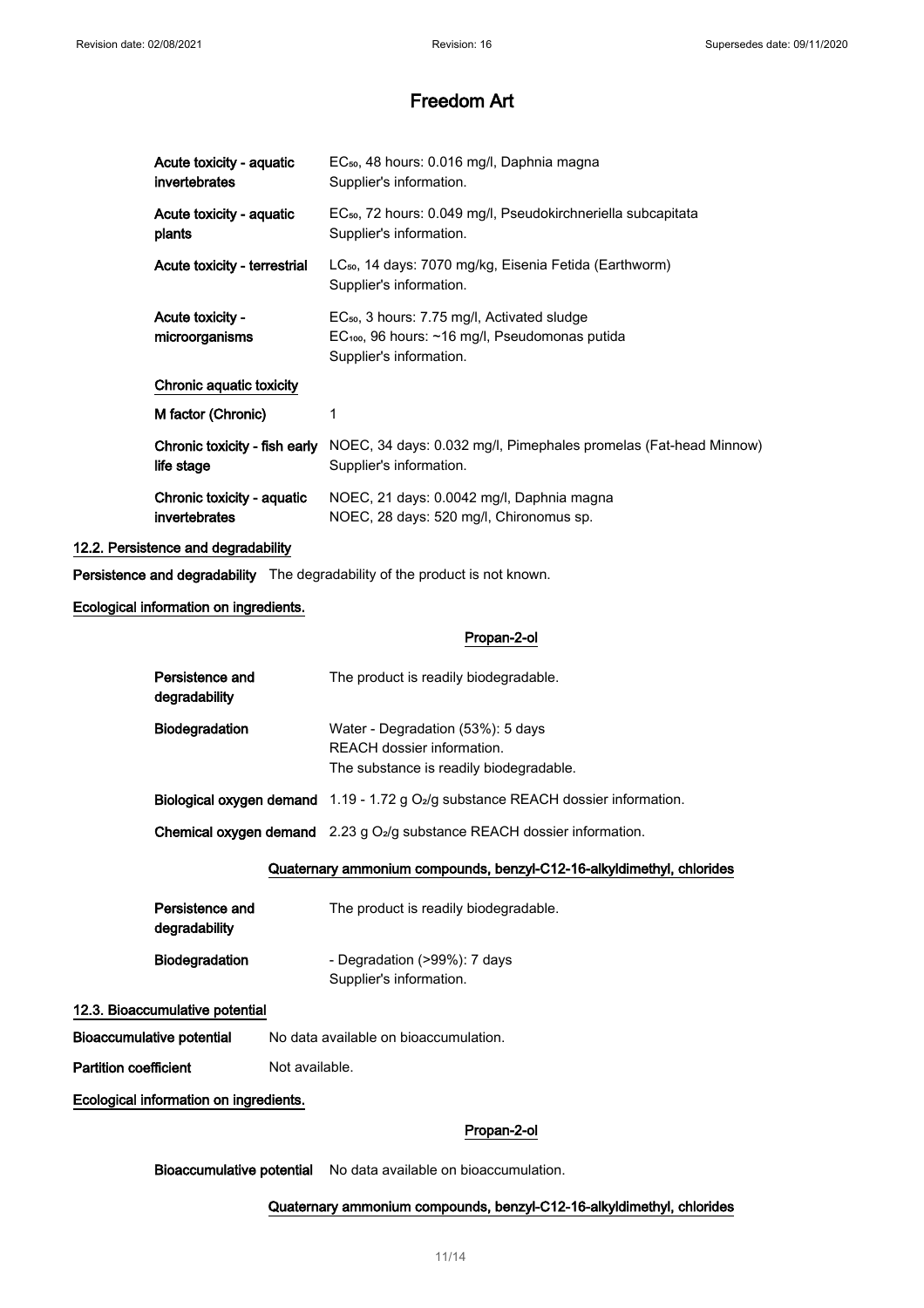|                                          |                                            |                                                                                                                                                                                                                                                                                                                                                                                                                                              | Bioaccumulative potential No data available on bioaccumulation.                                                                                                                         |
|------------------------------------------|--------------------------------------------|----------------------------------------------------------------------------------------------------------------------------------------------------------------------------------------------------------------------------------------------------------------------------------------------------------------------------------------------------------------------------------------------------------------------------------------------|-----------------------------------------------------------------------------------------------------------------------------------------------------------------------------------------|
| 12.4. Mobility in soil                   |                                            |                                                                                                                                                                                                                                                                                                                                                                                                                                              |                                                                                                                                                                                         |
| <b>Mobility</b>                          |                                            | Mobile.                                                                                                                                                                                                                                                                                                                                                                                                                                      |                                                                                                                                                                                         |
|                                          | Ecological information on ingredients.     |                                                                                                                                                                                                                                                                                                                                                                                                                                              |                                                                                                                                                                                         |
|                                          |                                            |                                                                                                                                                                                                                                                                                                                                                                                                                                              | Propan-2-ol                                                                                                                                                                             |
|                                          |                                            |                                                                                                                                                                                                                                                                                                                                                                                                                                              |                                                                                                                                                                                         |
|                                          | <b>Mobility</b>                            |                                                                                                                                                                                                                                                                                                                                                                                                                                              | Soluble in water.                                                                                                                                                                       |
|                                          |                                            |                                                                                                                                                                                                                                                                                                                                                                                                                                              | Quaternary ammonium compounds, benzyl-C12-16-alkyldimethyl, chlorides                                                                                                                   |
|                                          | <b>Mobility</b>                            |                                                                                                                                                                                                                                                                                                                                                                                                                                              | The product is partly soluble in water and may spread in the aquatic environment.                                                                                                       |
|                                          | 12.5. Results of PBT and vPvB assessment   |                                                                                                                                                                                                                                                                                                                                                                                                                                              |                                                                                                                                                                                         |
| assessment                               | Results of PBT and vPvB                    |                                                                                                                                                                                                                                                                                                                                                                                                                                              | This product does not contain any substances classified as PBT or vPvB.                                                                                                                 |
|                                          | Ecological information on ingredients.     |                                                                                                                                                                                                                                                                                                                                                                                                                                              |                                                                                                                                                                                         |
|                                          |                                            |                                                                                                                                                                                                                                                                                                                                                                                                                                              | Propan-2-ol                                                                                                                                                                             |
|                                          |                                            |                                                                                                                                                                                                                                                                                                                                                                                                                                              | Results of PBT and vPvB This substance is not classified as PBT or vPvB according to current EU criteria.                                                                               |
|                                          | assessment                                 |                                                                                                                                                                                                                                                                                                                                                                                                                                              |                                                                                                                                                                                         |
|                                          |                                            |                                                                                                                                                                                                                                                                                                                                                                                                                                              | Quaternary ammonium compounds, benzyl-C12-16-alkyldimethyl, chlorides                                                                                                                   |
|                                          | assessment                                 |                                                                                                                                                                                                                                                                                                                                                                                                                                              | Results of PBT and vPvB This substance is not classified as PBT or vPvB according to current EU criteria.                                                                               |
|                                          | 12.6. Other adverse effects                |                                                                                                                                                                                                                                                                                                                                                                                                                                              |                                                                                                                                                                                         |
| Other adverse effects                    |                                            | None known.                                                                                                                                                                                                                                                                                                                                                                                                                                  |                                                                                                                                                                                         |
|                                          | <b>SECTION 13: Disposal considerations</b> |                                                                                                                                                                                                                                                                                                                                                                                                                                              |                                                                                                                                                                                         |
|                                          | 13.1. Waste treatment methods              |                                                                                                                                                                                                                                                                                                                                                                                                                                              |                                                                                                                                                                                         |
| <b>General information</b>               |                                            | way.                                                                                                                                                                                                                                                                                                                                                                                                                                         | The generation of waste should be minimised or avoided wherever possible. Reuse or recycle<br>products wherever possible. This material and its container must be disposed of in a safe |
| <b>Disposal methods</b>                  |                                            | Dispose of surplus products and those that cannot be recycled via a licensed waste disposal<br>contractor. Waste, residues, empty containers, discarded work clothes and contaminated<br>cleaning materials should be collected in designated containers, labelled with their contents.<br>Waste packaging should be collected for reuse or recycling. Incineration or landfill should only<br>be considered when recycling is not feasible. |                                                                                                                                                                                         |
| <b>SECTION 14: Transport information</b> |                                            |                                                                                                                                                                                                                                                                                                                                                                                                                                              |                                                                                                                                                                                         |
| General                                  |                                            |                                                                                                                                                                                                                                                                                                                                                                                                                                              | The product is not covered by international regulations on the transport of dangerous goods<br>(IMDG, IATA, ADR/RID).                                                                   |
| 14.1. UN number                          |                                            |                                                                                                                                                                                                                                                                                                                                                                                                                                              |                                                                                                                                                                                         |
| Not applicable.                          |                                            |                                                                                                                                                                                                                                                                                                                                                                                                                                              |                                                                                                                                                                                         |

# 14.2. UN proper shipping name

Not applicable.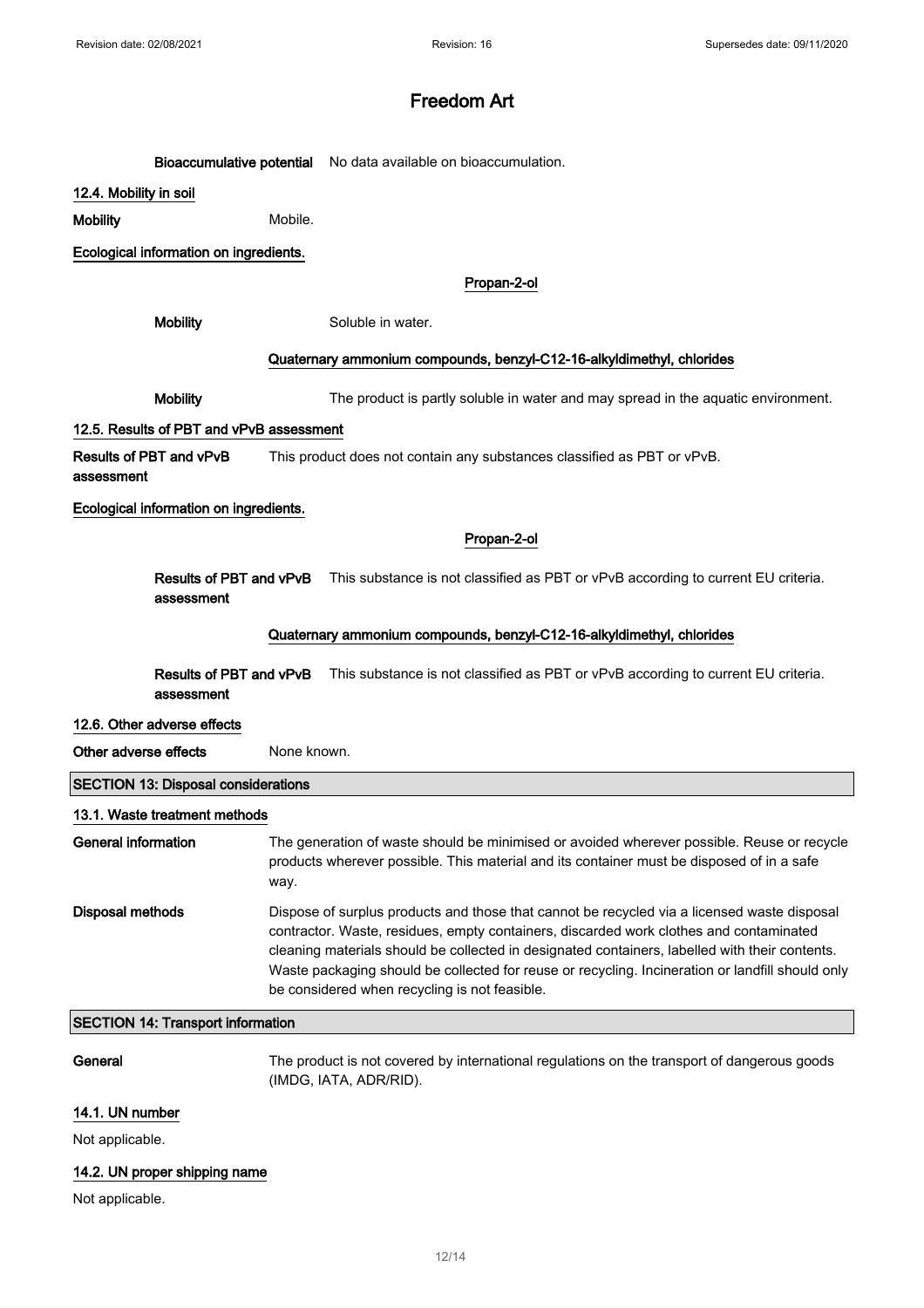## 14.3. Transport hazard class(es)

No transport warning sign required.

## 14.4. Packing group

Not applicable.

#### 14.5. Environmental hazards

Environmentally hazardous substance/marine pollutant No.

#### 14.6. Special precautions for user

Not applicable.

### 14.7. Transport in bulk according to Annex II of MARPOL and the IBC Code

Transport in bulk according to Not applicable. Annex II of MARPOL 73/78 and the IBC Code

SECTION 15: Regulatory information

| 15.1. Safety, health and environmental regulations/legislation specific for the substance or mixture |                                                                                                                                               |  |
|------------------------------------------------------------------------------------------------------|-----------------------------------------------------------------------------------------------------------------------------------------------|--|
| <b>National regulations</b>                                                                          | The Carriage of Dangerous Goods and Use of Transportable Pressure Equipment<br>Regulations 2009 (SI 2009 No. 1348) (as amended) ["CDG 2009"]. |  |
|                                                                                                      | EH40/2005 Workplace exposure limits.                                                                                                          |  |
| EU legislation                                                                                       | Regulation (EC) No 1907/2006 of the European Parliament and of the Council of 18                                                              |  |
|                                                                                                      | December 2006 concerning the Registration, Evaluation, Authorisation and Restriction of                                                       |  |
|                                                                                                      | Chemicals (REACH) (as amended).                                                                                                               |  |
|                                                                                                      | Commission Regulation (EU) No 2015/830 of 28 May 2015.                                                                                        |  |
|                                                                                                      | Regulation (EC) No 1272/2008 of the European Parliament and of the Council of 16                                                              |  |
|                                                                                                      | December 2008 on classification, labelling and packaging of substances and mixtures (as                                                       |  |
|                                                                                                      | amended).                                                                                                                                     |  |

## 15.2. Chemical safety assessment

No chemical safety assessment has been carried out.

#### SECTION 16: Other information

| <b>Classification abbreviations</b><br>and acronyms                           | Aquatic Chronic = Hazardous to the aquatic environment (chronic)                                    |
|-------------------------------------------------------------------------------|-----------------------------------------------------------------------------------------------------|
| <b>Classification procedures</b><br>according to Regulation (EC)<br>1272/2008 | Aquatic Chronic 3 - H412: : Calculation method.                                                     |
| <b>Training advice</b>                                                        | Read and follow manufacturer's recommendations. Only trained personnel should use this<br>material. |
| <b>Revision comments</b>                                                      | Revised formulation.                                                                                |
| <b>Revision date</b>                                                          | 02/08/2021                                                                                          |
| Revision                                                                      | 16                                                                                                  |
| Supersedes date                                                               | 09/11/2020                                                                                          |
| <b>SDS number</b>                                                             | 606                                                                                                 |